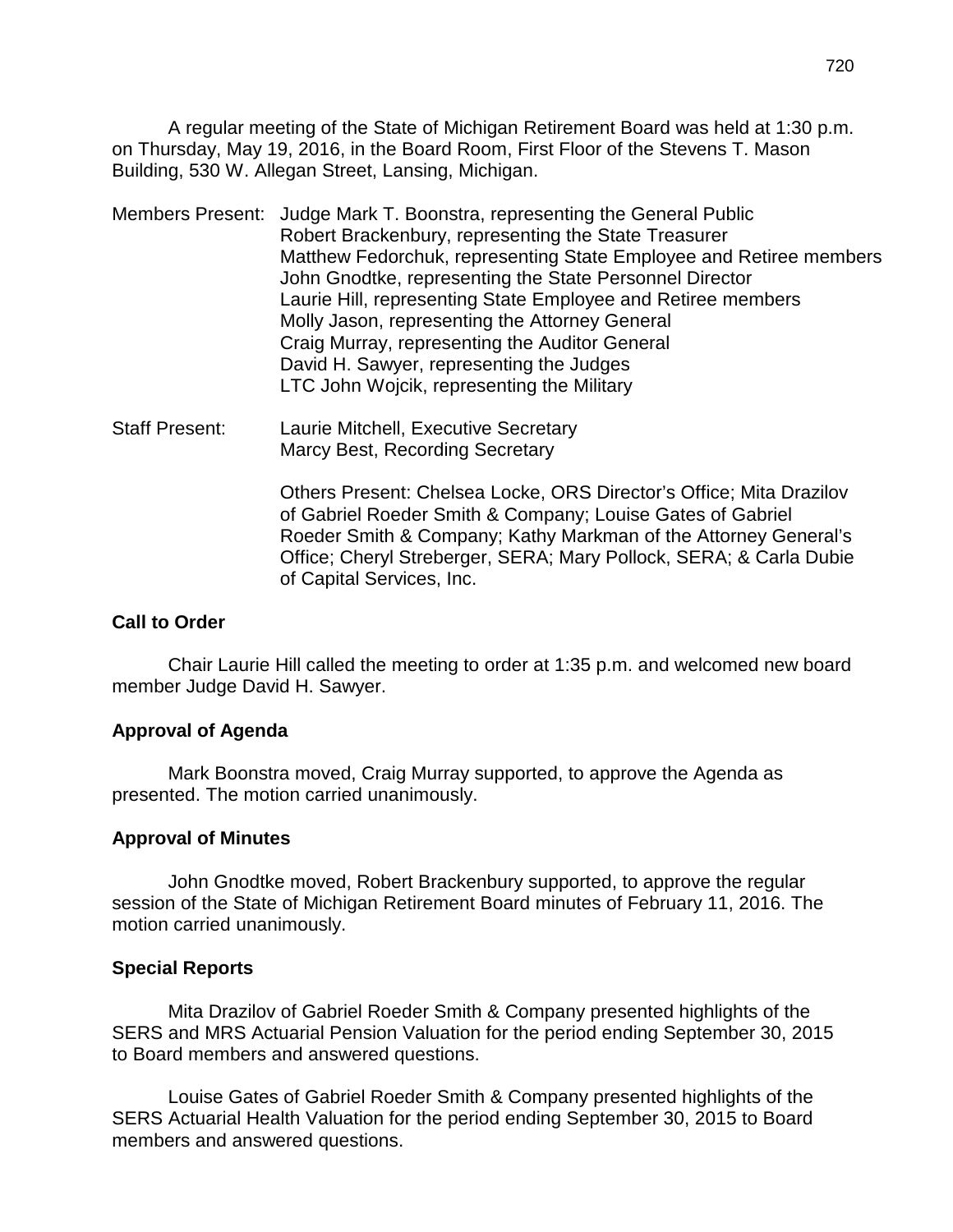### **New Pension Recipients**

Informational payroll statistics lists were provided to the Board. There was no discussion on these items.

# **Administrative Hearings**

# Proposal for Decision – Docket 2015-049246-ORS

The Board considered the case material. John Gnodtke moved, Molly Jason supported, that the Board adopts as its own the recommendations of the Presiding Officer as set forth in the January 11, 2016 Proposal for Decision except for the following clarifications and corrections:

- a. All references to sections 21 and 24 of the State Employees' Retirement Act, MCL 28.21 and MCL 38.24 shall be changed to section 67a, MCL 38.67a, which is the applicable provision under which Petitioner's application for disability retirement benefits has been reviewed and decided;
- b. The record in this matter indicates that Petitioner does not satisfy the requirements for a non-duty disability retirement under MCL 38.67a; specifically, no medical advisor has certified that Petitioner is totally and permanently disabled. To the contrary, the medical advisor has certified that Petitioner is not totally and permanently disabled;
- c. Furthermore, having considered the record, together with the Presiding Officer's January 11, 2016 PFD, the Board concludes as a matter of fact, that the medical advisor's findings are supported by the medical evidence and so decides, as a matter of law, that Petitioner's application for non-duty disability retirement is denied under MCL 38.67a

Therefore, Petitioner's application for duty or non-duty disability retirement is denied under section 67a, MCL 38.67a. The motion carried unanimously.

## **New Business**

## Resolution for Board Consideration and Approval

Mark Boonstra moved, Robert Brackenbury supported, that the Board adopt the Resolution honoring Judge Diane D'Agostini as presented. The motion carried unanimously.

## **Legislative Report**

A report was provided for the Board's information.